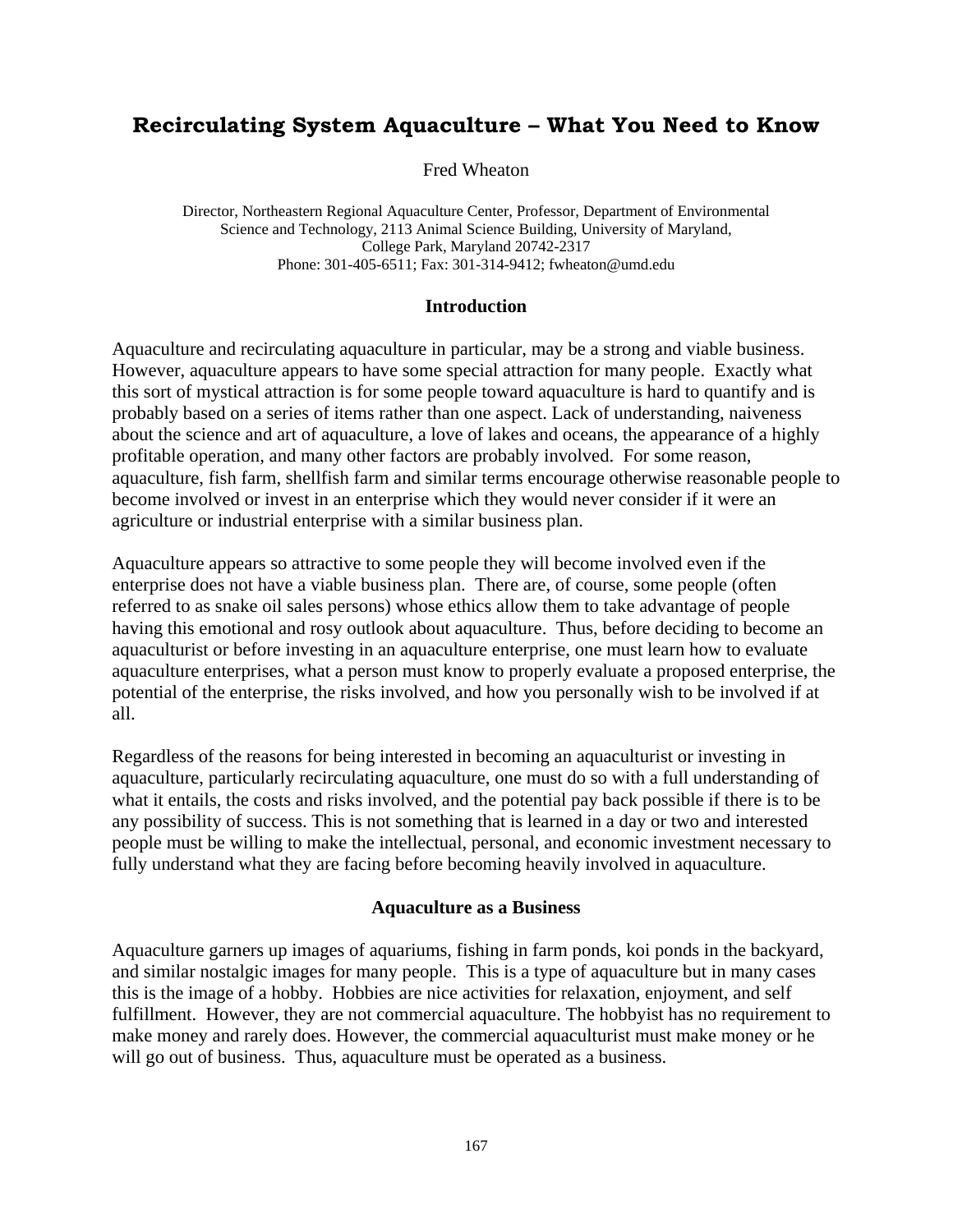Many people get into aquaculture because they want to raise fish, shellfish or aquatic plants. This is admirable and is a good place to start learning but it is not sufficient to make a successful aquaculture enterprise. Commercial aquaculturists are probably interested in raising aquatic organisms, but in fact they are in aquaculture to make money. If this is not your ultimate goal then you will probably become a hobbyist or become a contributor to the list of failed businesses. Commercial aquaculturists must be business people who are in it to make money. You can be a commercial aquaculturist without making money, and in fact many do not make money, at least for some limited time period. The length of the non-money making period (i.e. your start-up period) you can tolerate depends on the financing you have, the crop you are growing, how patient your investors are, how deep their pockets are, how much confidence they have in you, and many other factors. Many investors are looking for a return in a year or less and at least a 20 percent return on their investment. No start-up aquaculturist can meet these requirements and giving investors the impression you can is the kiss of death. It will take that long to get your building constructed and the systems started up. This does not even include the time from when you put the first fish in the system until they are ready for market, typically a year or more.

#### **Initiating a Recirculating System Enterprise**

#### **Species to Produce**

There are over 20,000 species of aquatic organisms. Of these 20,000 species, the biology of maybe 20 to 30 species is well enough known and defined that we could raise them in recirculating systems. For example, biological studies have been published on oysters for over 80 years and oysters have been harvested from the natural environment for over 2,000 years. However, we do not know what constitutes a balanced diet for any species of oyster, and if we did know, we lack knowledge on the form, particle size, and other information needed to commercially deliver the diet to the oysters. The only feed we can provide oysters today is a few species of plankton on which we know they will survive and grow. We do have commercially available feeds for a few species including catfish, trout and tilapia. Thus, knowledge of the biology, diseases, lack of commercially available feeds and many other holes in our knowledge of aquatic species limit species suitability for culture in recirculating systems. The potential aquaculturist must be satisfied that the biology of the species selected is well enough understood to allow production of the crop, the diseases potentially encountered by the species selected are avoidable or treatable, and the environmental needs of the crop are well enough known to allow systems parameters to be set to provide rapid growth and efficient production of the crop.

Markets for the products produced also limit the species that can be commercially and profitably grown in recirculating systems. Thus, lack of a market precludes production of the species. Markets must be assessed before any decision can be made as to what species to produce. If you cannot sell your crop, you can not make any money. There are many aspects of assessing the market and there are many references in the literature on marketing that perspective aquaculturists should consult (Anonymous, 2007; NRAC, 2003; Shaw, 1990; Lockwood, 1998; Ray, 2001). Market assessment might include a variety of methods such as consultation with potential buyers, market surveys, etc. Marketing of aquatic products has some unique aspects including the highly unsaturated fatty acids contained in many products that limit shelf life and rapidly produce undesirable odors. Consumer perception can be another facet of marketing an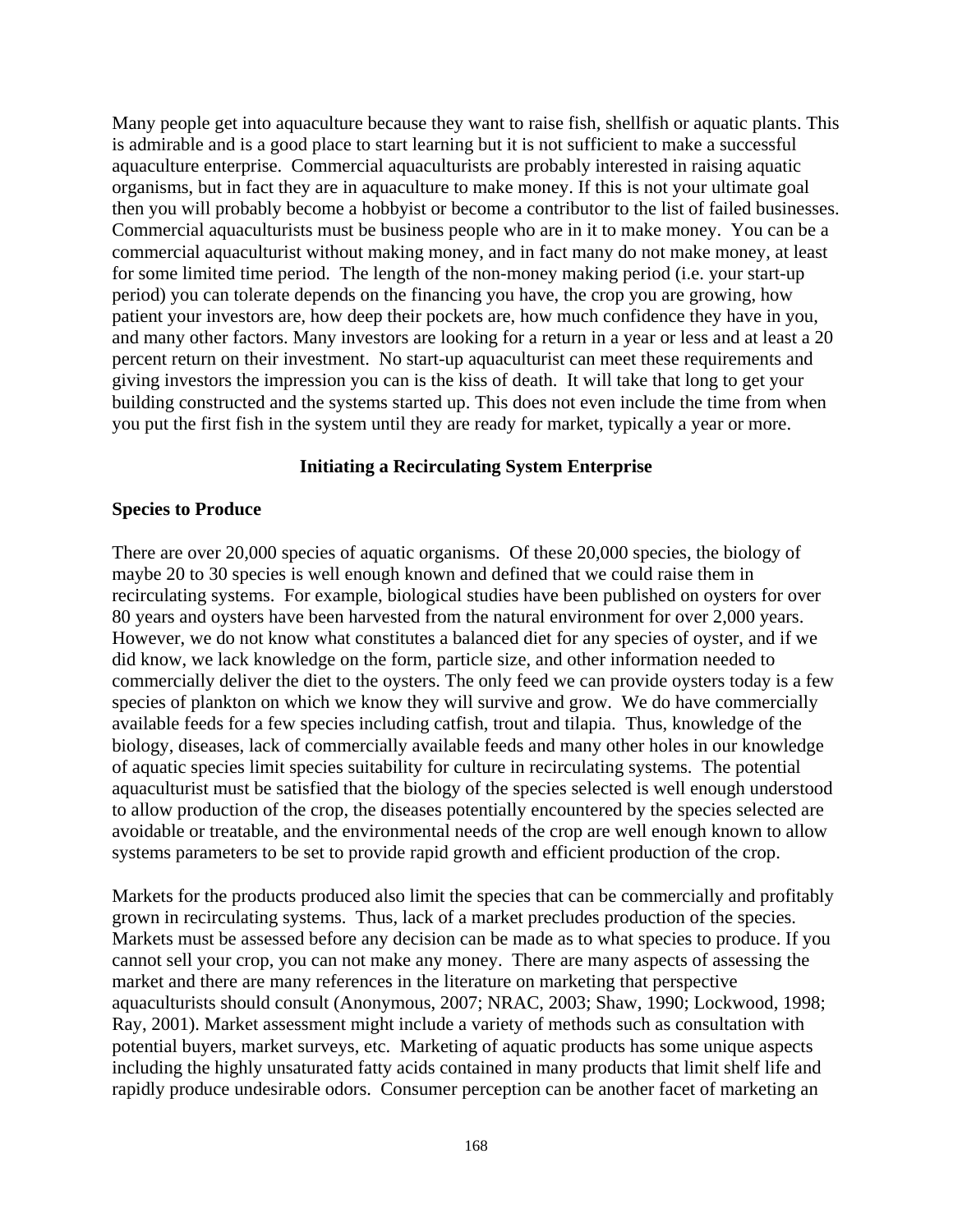aquatic crop. Consumer attitudes as to wholesomeness of the product, food preferences, socioeconomic or religious considerations, and other often overlooked attributes of aquatic crops may effect marketing. For example, at one time catfish were very difficult to sell in the northeastern part of the U.S. because consumers associated consumption of catfish with a low economic status. The resistance had nothing to do with flavor, quality, wholesomeness, or other attributes of the product marketed, but was still a major marketing problem. This problem has since been overcome by good educational programs for consumers and good advertising by the industry.

## **Water Source**

The most critical aspect of an aquaculture system is the availability of adequate water, in terms of quantity and quality. Water must be available to support the crop being grown, for emergency use, and for any expansion anticipated. All recirculating systems require water to fill the systems and some flow to make up water lost due to leakage, seepage if this occurs, evaporation, and water discharged to control water quality and water lost when fish are shipped. Lack of an adequate quantity of water will at best limit production and at worst lead of failure of the business. Water quality must allow the crop to thrive and it must be adequate, or can economically be made adequate, to allow the growing conditions and the products produced to meet all health and safety standards. Water quality will include such items as pH; temperature; alkalinity; metals; bacterial, viral, and pathogen concentrations; and pesticides and other toxin concentrations. All of these water quantity and quality questions must be resolved before siting an aquaculture facility.

## **Waste Discharge**

Provisions for waste handling must be included in any planning for a recirculating system. The case is often presented that recirculating systems will not have any waste discharge. Granted, recirculating systems will not produce the liquid waste volume produced by a flow through system. However, recirculating systems will have some liquid discharge, with the amount depending on the system size and design. Waste will also include such things as mortalities (fish that have died), solid fish manure wastes, food that was not used in time, and other materials. Permits often are required for discharges and provisions for disposing of all wastes using environmentally benign and good neighbor methods are necessary and will go along way in reducing siting problems and problems with neighbors and the community.

## **Materials Handling**

Commercial aquaculture facilities must handle feed, fish, fingerlings, supplies and other materials. In small systems that may use 50 kg of feed a day and have 500 kg of fish to move once per month or so, materials handling is not a major problem. However, commercial aquaculture facilities often sell over 100,000 kg of fish per year (about 2000 kg per week) and feed well over 1 million kg of feed per year. Handling this amount of materials requires planning, mechanization, good truck access, well timed deliveries, and facilities.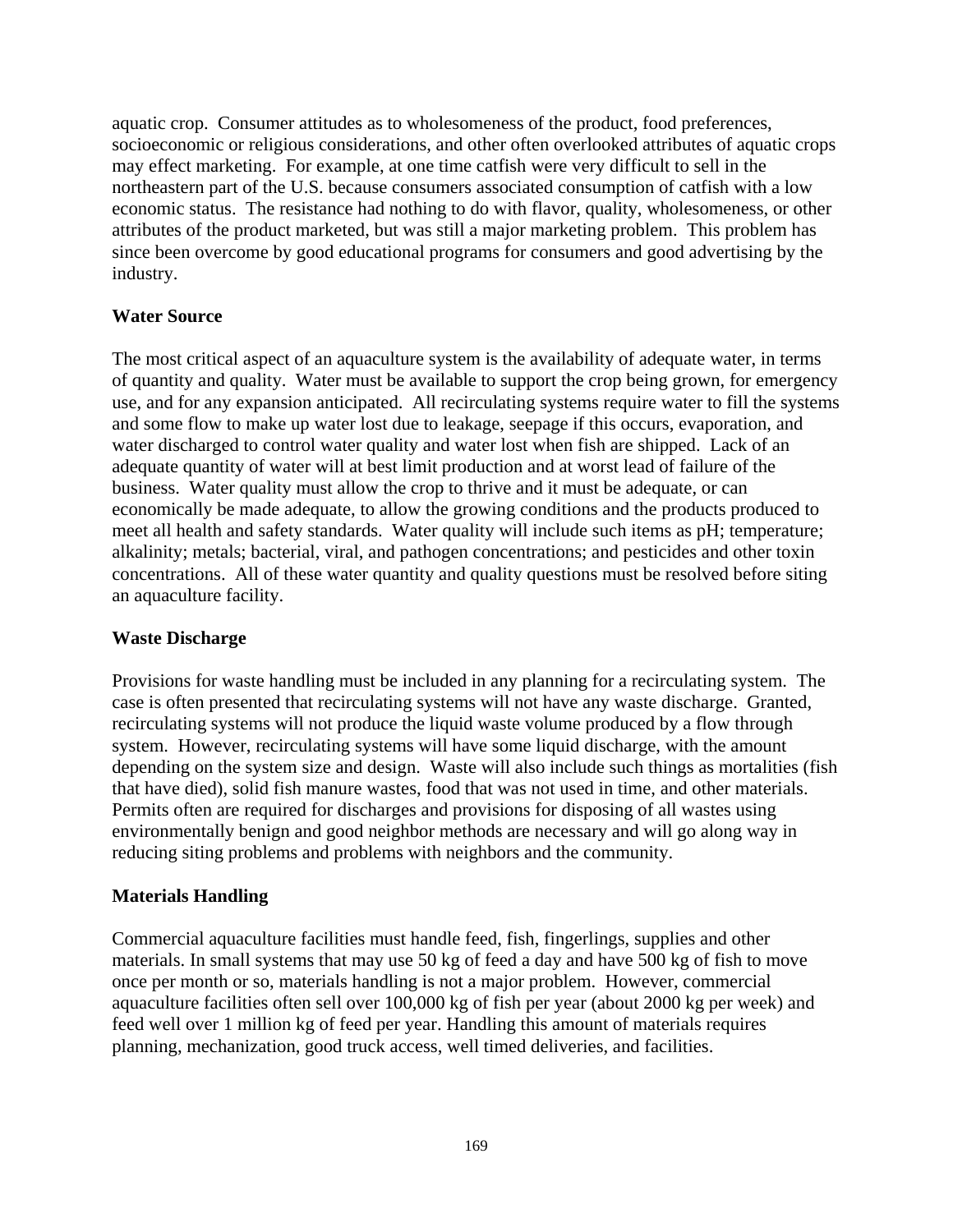## **Potential Risks**

Recirculating aquaculture still is considered a risky business by most people. Risks arise from a variety of areas. Weather, unless it is sever such as a tornado or hurricane, is not a major risk to most recirculating systems because they are located indoors and are protected from most weather events. The greater the knowledge base about the organism being grown including it biology, diseases, feed availability, environmental needs, and other factors the lower is the risk of crop loss. Because recirculating systems require high animal or plant densities to be economically feasible, diseases once introduced tend to spread rapidly, often resulting in catastrophic losses. Accidental reduction in oxygen levels, increased carbon dioxide levels, system component failure, loss of electricity and related problems increase risks. These risks may be lowered by use of automated alarm systems and/or 24 hour on site personnel, back-up systems for oxygen, power, and other critical components. Human error is one of the most frequent causes of crop losses. Careful selection and excellent training of personnel are the best methods of lowering this risk. Good biosecurity processes and procedures also lower risks of crop loss due to introduction of unwanted predators, diseases, and pests.

Recirculating aquaculture usually is carried out in a building on land. However, there is interest in developing offshore recirculating aquaculture systems. Some people believe such offshore systems can be operated at less costs, usually by reducing pumping costs. Such systems will have to satisfy the permitting requirements for offshore facilities, currently in a state of flux in the U.S., and deal with the multi-use concerns related to use of the water column, waste discharge, and related regulations. It is too early to tell if off shore recirculating systems are feasible, profitable, and can meet the regulations when they are established.

## **The Recirculating System**

Once a market has been identified and the species to be produced is determined, decisions about the facilities and systems to be used must be made. There are several options to develop the production system. If the expertise exists in-house the systems can be designed and constructed by the company that will operate it. Alternatively the aquaculturists can hire a contractor to design and/or construct the facility and system. A third option is to purchase a turn-key already designed and constructed system and install it on site. Each of the alternatives has its strong and weak points.

There are many reliable and trustworthy suppliers of systems, components of systems, system designers, and contractors in the aquaculture industry. Unfortunately, there also a small number of individuals and/or groups that will sell you anything and it may or may not be useful for your application. Selecting from the former group and avoiding the latter group is critical in getting a system that works well and will provide the production stated by the supplier. One needs to remember that a good system with good management has a good chance to succeed. A good system badly managed will fail and a bad system badly managed will fail more quickly. Proven successful experience is the best guide in selecting contractors, designers, and suppliers. One needs to check out the qualifications of people before entering into agreements with them to design, build or supply a whole system or parts of it for a recirculating aquaculture system.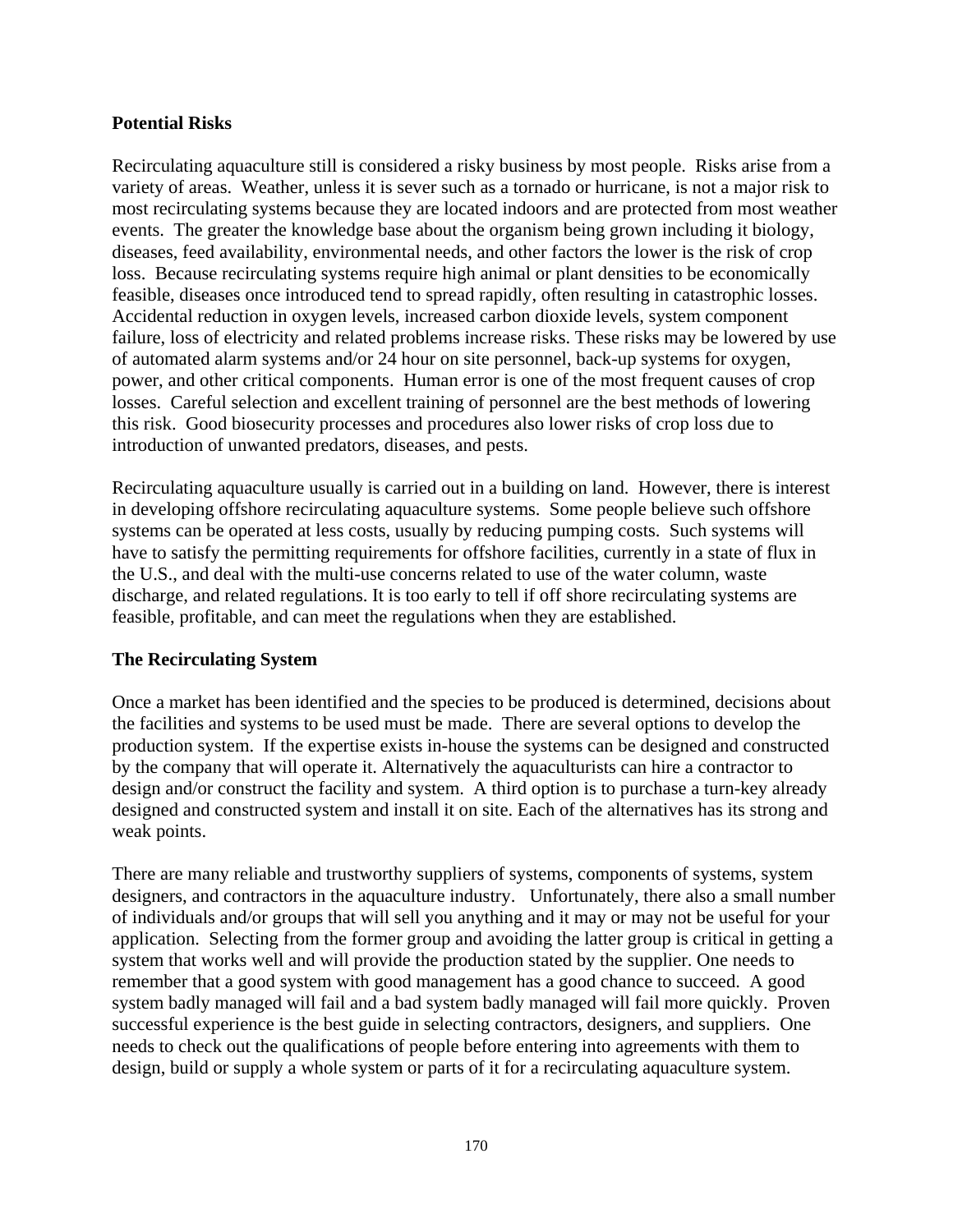Any successful recirculating system will have certain characteristics including: 1) reliability, 2) cost effective from the standpoint of both capital and operating costs, 3) it will be efficient in use of energy, oxygen and other inputs, 4) it will provide a means to feed the fish easily and in the manner the aquaculturists plans to feed them, 5) it will allow handling the fish for loading and removing the fish with a minimum of stress on the fish and minimum labor, 6) it will provide the optimal (or close to it) environmental parameter levels the crop needs, 7) it will maintain water quality at well above parameter levels that will stress the crop and do so at the maximum biological load the supplier or designer indicates the system will handle, and 8) adequate monitoring and control equipment is incorporated in the design to monitor and control water quality parameters at desired levels. The system should be self cleaning (e.g. solids are removed by water flow), all fish contact surfaces of the system are smooth so the fish will not be injured by rough or sharp surfaces, water flow will be minimized but adequate to remove waste products, and if important, provide adequate flow to condition the fish. If purchasing a turn-key system be sure to check with operators of existing systems of the same design to determine if the systems can handle the maximum load stated and will produce the production claimed.

Scale-up of a system in size can also be a problem if not carefully done (Wheaton, 1996). There have been numerous examples in the aquaculture industry of people doing their development work in a model scale system (e.g. two meter diameter tanks) and scaling them up to the prototype (e.g. 6 meter diameter tanks) that lead to disaster. The model scale system works very well, but the prototype system fails completely. These problems usually occur when scale up does not follow known scale up principles (e.g. the tank diameter is scaled up but the depth remains the same in both model and prototype). Scale up from a model to a prototype has very definite hydraulic rules that must be followed if the model is to predict prototype operation, and this scale often depends on parameters other than only linear length dimensions.

## **Management**

There probably have been more failures in recirculating aquaculture systems due to poor management than due to faulty system design. Management of the system effects not only the operation of the system but also the economics of the entire operation.

Recirculating aquaculture systems typically have higher capital costs than less intensive aquaculture systems. Thus, the up front costs are high as capital is required to create the facilities needed, get the equipment purchased and installed, and make sure the system operates properly before a crop of fish, shellfish, etc. are placed into the system. Failure to make sure the system works as you believe it will before placing a crop in the system will probably result in loss of the first crop sometime prior to planned harvest. This will probably happen even if the system performs flawlessly, because you and your employees have not learned how to operate the system or how to adjust the system to meet changing needs of the crop. Thus, knowing how the system responds to changes, especially in an emergency, before a problem appears is a critical part of managing a recirculating system. Having critical spare parts on hand for rapid replacement is also a good supplemental insurance policy.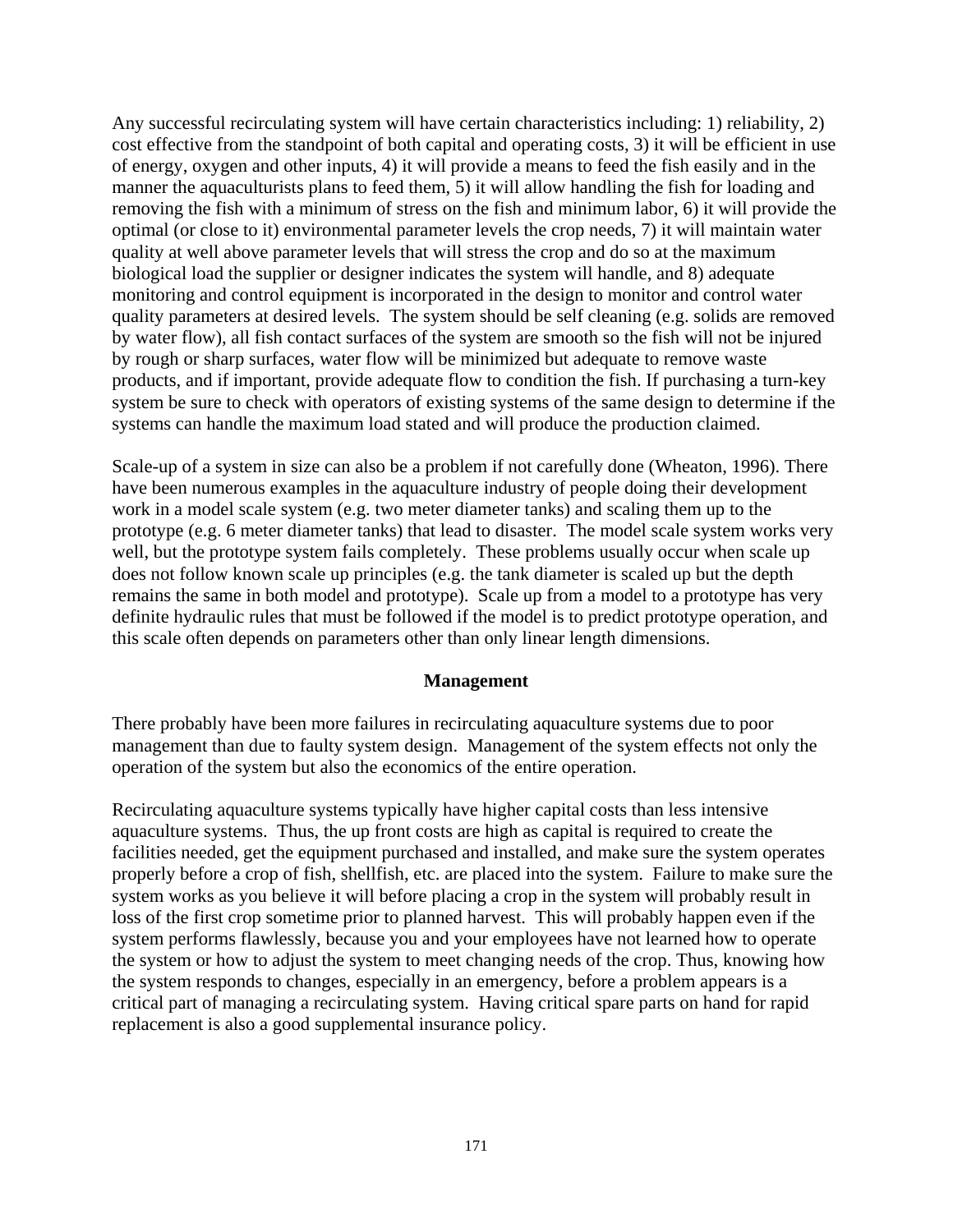#### **Biological Load**

One of the most sensitive parameters influencing profitability of a recirculating system is the system's biological load. Biological load is usually given in terms of kgs of fish in the system or kgs of feed the system can handle. To be profitable it is desirable that the biological load in a recirculating system be above 90 percent of the maximum at least 75 to 80 percent of the time. One management scheme commonly used is to place fingerling into the system at slightly above the density required to reach maximum biological load just prior to fish harvest. A few more fish than are required to reach maximum load at harvest are included as some mortality usually occurs during the growth period. Fish growth typically follows an exponential curve with faster daily weight gain (in terms of grams gained per day) occurring as the fish get larger. Such a management system loads the system at a small percentage of the biological maximum at the start of the production cycle and the percentage slowly grows until harvest. Averaged over the production cycle the biological load in a tank under this management system is low (maybe 50 percent or less) of the maximum biological load. Typically the system operating costs are essentially the same regardless of the load. Hence this management scheme drives up the operating costs per kg of fish produced (more tanks are used for less fish). Because less kgs of fish are produced per tank per year, the capital costs are spread across a smaller number or weight of fish. Thus, the capital cost per kg of fish produced increases. The major advantage of this management system is that it requires little handling of the fish.

A management system that aims to load all tanks in use at 90 percent or better of maximum biological load at least 90 percent of the time requires greater handling of the fish as they have to be moved from tank to tank as they grow to reduce the load in any individual tank. This has higher labor costs and larger mortalities due to handling stress, but usually the savings in operation and capital cost more than offsets these increased costs. However this management system requires better management of individual tanks and better management of the overall group of systems. It also requires better planning, greater knowledge of the fish and their growth and performance, more reliable and consistent performance of the recirculating systems, and better records of feeding, production, tank population, and water quality.

## **Records**

Aquaculturists often are interested in raising a crop and do not really like to do paperwork. However, if a recirculating system is to be profitable the production costs and sale costs must be known as well as the details of these costs. This can only be achieved by having good records of feed fed daily, water quality (preferably on an hourly basis) by tank for such parameters as pH, ammonia , nitrite, and nitrate concentrations, alkalinity on a daily basis; suspended solids on a weekly basis; fingerling number and cost placed in each tank; water quality adjustments in terms of what was done, when it was done and how much of a chemical or other adjustment was made; average fish weight in each tank; water temperature; and total number and weight of fish in each tank at least on a weekly basis, cost of feed per kg and kgs fed per day; sale price of fish by tank with both number, average weight with dates sold; total weight of fish per tank; and cost of oxygen per kg; how much was used daily and preferably in each tank; cost, weight used per week and material for all other inputs into the production process. Labor time and cost need to be determined in a form that allows the operator to adequately allocate labor to each tank or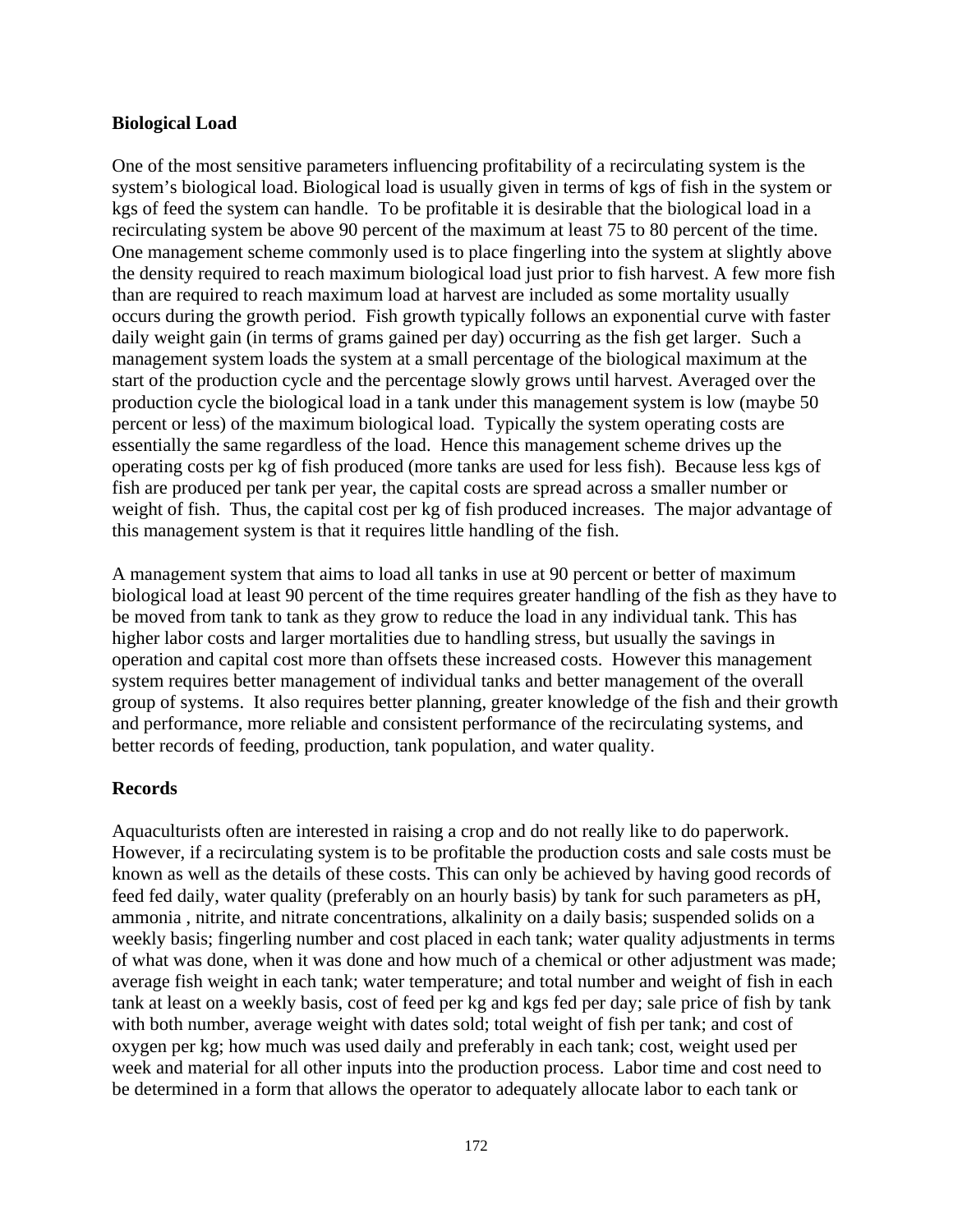group of fish. Capital costs need to be determined such that they can be distributed over the various lots of fish. A daily log should be kept where observations by the culturist of fish behavior is recorded by tank each day.

Records can be used not only for an economic analysis but can be used effectively to help determine what went wrong and when it went wrong in a specific tank where the fish became sick, stressed, or died. This aids in determining the cause of problems and finding methods to prevent reoccurrences of the problem. Records are also useful in cases where regulatory agencies question some activity in the enterprise. Records help substantiate claims. Knowledge of how many or what weight of fish were sold to what supplier on what days can be used to track sales, customer habits, and in forecasting future product demand as a function of customer and/or time. Records are also absolutely necessary to track cash flow and keep the business on track financially.

## **Integration of the Parts**

One of the primary functions of the enterprise manager is to integrate all of the parts of the business so they function as a unit. The market has to drive the production so the enterprise meets customer demand. This means production must provide the right product in the right form for the market but it also must be at the correct time. This requires planning, organization, adequate financing, good labor management, and a host of other activities that must function together to produce a successful business. Whoever manages the business must be capable of bringing all of the activities to a successful conclusion and they must be done in the correct sequence and at the correct time. This is a difficult task and requires good planning, organization, people skills, marketing, experience, and a willingness to work when the job needs to be done and not just during regular work hours.

## **Needs of Industry**

The international aquaculture industry has been growing at an average compounded rate of 8.8 percent since 1950 (Marine Aquaculture Task Force, 2007). Unfortunately, the greatest growth has been outside the U.S. even though the U.S. is a major importer of seafood. Fully 80 percent of the edible seafood supply in the U.S. is imported (Fisheries of the U.S, 2006). Although the U.S. aquaculture industry is now a \$1 billion industry (NOAA, 2007), 40 percent of the seafood imported into the U.S. is farm raised (Marine Aquaculture Task Force, 2007).

Although the U.S. aquaculture industry has been growing rapidly, the industry has several challenges to surmount. They have need for managers that can manage aquaculture facilities. These people need to have strong interdisciplinary backgrounds including biology, engineering, business, and related disciplines; and they need to understand how to grow fish, shellfish, aquatic plants or other aquatic crops. More economical feeds that minimize fish meal use are needed not only to reduce production costs but to address the concerns of using fish to produce fish and the concern about over harvest of fish to produce fish meal.

Disease control and biosecurity are continuing concerns. Disease causes significant losses in the industry for all species and there are few drugs cleared to treat fish to be used for human food.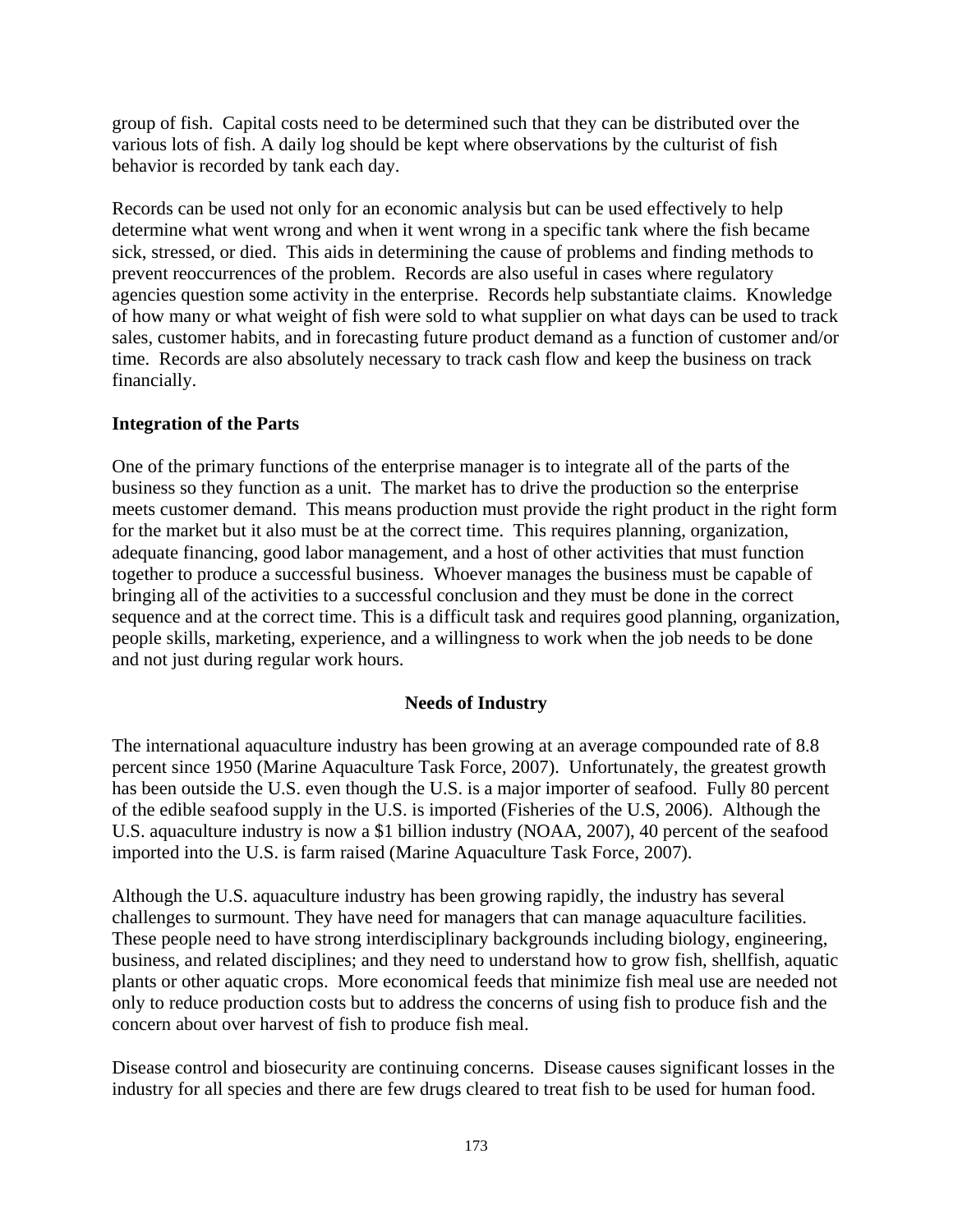Developing disease resistant strains of fish and shellfish, and developing vaccines and other methods to prevent diseases are high industry priorities. Genetics is of great interest to develop faster growing, more uniform aquatic organisms (i.e. more domesticated strains), which will lower production cost and increase facilities use and feed efficiency. Genetics is also of interest in developing polyploidy organisms that are sterile so they direct more energy into growth rather than gamete production.

There are continued industry concerns about over regulation and the institution of regulations that hinder aquaculture development by limiting access to the water bottom, water column, or the shoreline for use by aquaculturists. Environmental regulations are also of concern as they often raise costs, are not applied evenly, or may be based on multi-use conflicts that are perceived to be but are not real environmental problems. Regulations that make for an unfriendly business climate also discourage commercial aquaculture enterprises. Eliminating some of the uncertainty currently plaguing marine offshore aquaculture in terms of ownership of fish and facilities, environmental limitations and regulations, and access to the water would encourage aquaculture development.

Industry is always interested in lowering costs. Technological developments that reduce costs, labor, and/or investment is on industry's priority list. Industry is also interested in having a knowledge base developed on potential new aquaculture species sufficient to determine if these species have commercial potential. Improved feeds, improved culture and processing technologies as well as development of value added products that industry could produce to make them more competitive are also of interest.

There is also a need to educate consumers, industry people, and the public as to the benefits of seafood consumption and to clear up much of the confusion about the risks and benefits of seafood consumption. Education of the public about the risks and benefits of aquaculture development on the environment is needed to allow rational decisions to be made by policy makers and the public about permitting and aquaculture development.

## **Conclusions**

- 1. A commercial aquaculture venture must be treated as a business if it is to be successful.
- 2. There are many aspects of an aquaculture business besides raising the crop including understanding marketing, biology of the crop, engineering of an excellent system, understanding the risks involved, being a good manager of an aquaculture enterprise, and several other aspects. Perspective aquaculturists must understand these requirements and be able to effectively integrate this knowledge into good management.
- 3. Good management requires good records and any aquaculturist interesting in being successful must be willing to develop and maintain a good record keeping system.
- 4. The aquaculturist must select a species that meets the identified market and a successful enterprise will have an excellent water source, be able to secure all of the permits needed for the business, and develop or purchase an excellent recirculating system.
- 5. There is no substitute for experience in operating a successful aquaculture business.
- 6. Recirculating aquaculture businesses in general have several areas where they need assistance including improved genetics, diseases control, reducing energy use, reducing